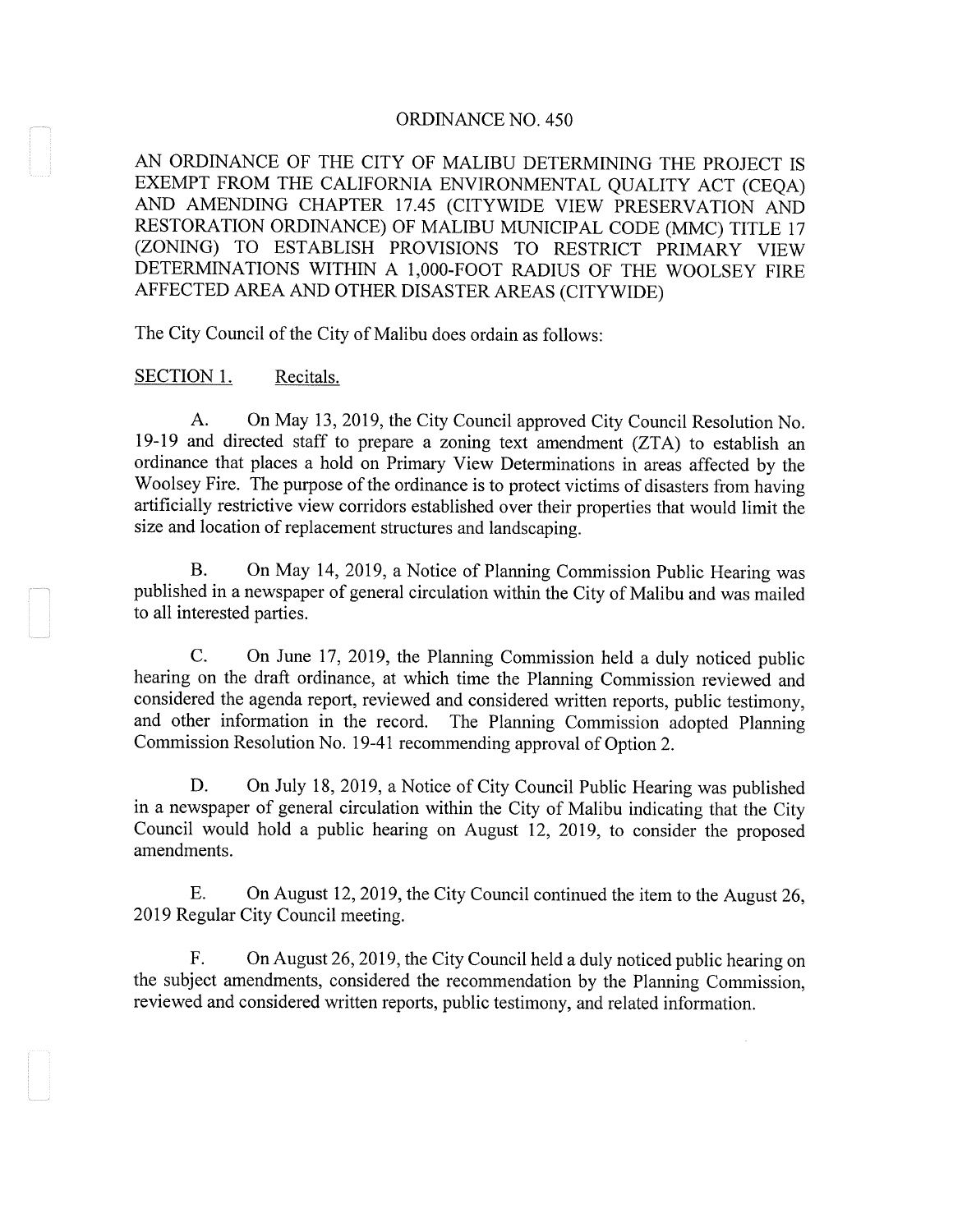### SECTION 2. Environmental Review.

The City Council has analyzed the project proposal described herein and has determined that the project is covered by the general rule that the California Environmental Quality Act (CEQA) applies only to projects which have the potential for causing a significant effect on the environment. Pursuant to CEQA Guidelines Section 15061(b)(3), where it can be seen with certainty that there is no possibility that the activity in question may have a significant effect on the environment, the activity is not subject to CEQA. The City Council has determined that there is no possibility the proposed amendment may have a significant effect on the environment as the restriction only applies to properties that have been damaged or destroyed by a disaster, only preserves the right to build/rebuild that they held before the disaster, and does not permanently restrict the ability to get a primary view determination, and accordingly, the exemption set forth in Section 15061(b)(3) applies.

# SECTION 3. Findings for Zoning Text Amendment No. 19-002.

The City Council hereby finds that ZTA No. 19-002 is consistent with the General Plan and is designed to protect and promote public health, safety, welfare, quality of life and the ability to preserve visually impressive views. The ordinance further strives to protect victims of disasters and their ability to rebuild free from having artificially restrictive view corridors established over their properties that may limit the size and location of their replacement landscaping and structures.

The ZTA further advances the General Plan Land Use (LU) Goal to "manage growth to preserve a rural community character" with a "type, amount and location consistent with the Malibu lifestyle." Land Use Policy 2.1.5 further states that the City shall protect and preserve public and private ocean and mountain views, by striking an equitable balance between the right to reasonable use of one's property including the maintenance of privacy and the right to protection against unreasonable loss of views. This LU Policy was implemented with the adoption of <sup>a</sup> view protection ordinance that defines <sup>a</sup> primary view without unreasonably restricting the property owner's use of his/her property [LU Implementation Measure 42].

The proposed ordinance does not authorize a use other than that already designated in the MMC. The proposed ordinance is consistent with the Coastal Act and the MMC because it protects, maintains and enhances the overall quality of the coastal zone environment. The proposed ordinance will not alter the utilization or conservation of coastal zone resources, impede public access to and along the coastal zone, or interfere with the priorities established for coastal-dependent or coastal-related development.

#### SECTION 4. Zoning Text Amendments.

A. Section 17.45.30 (Definitions) is amended to add the following definitions, inserted in alphabetical order: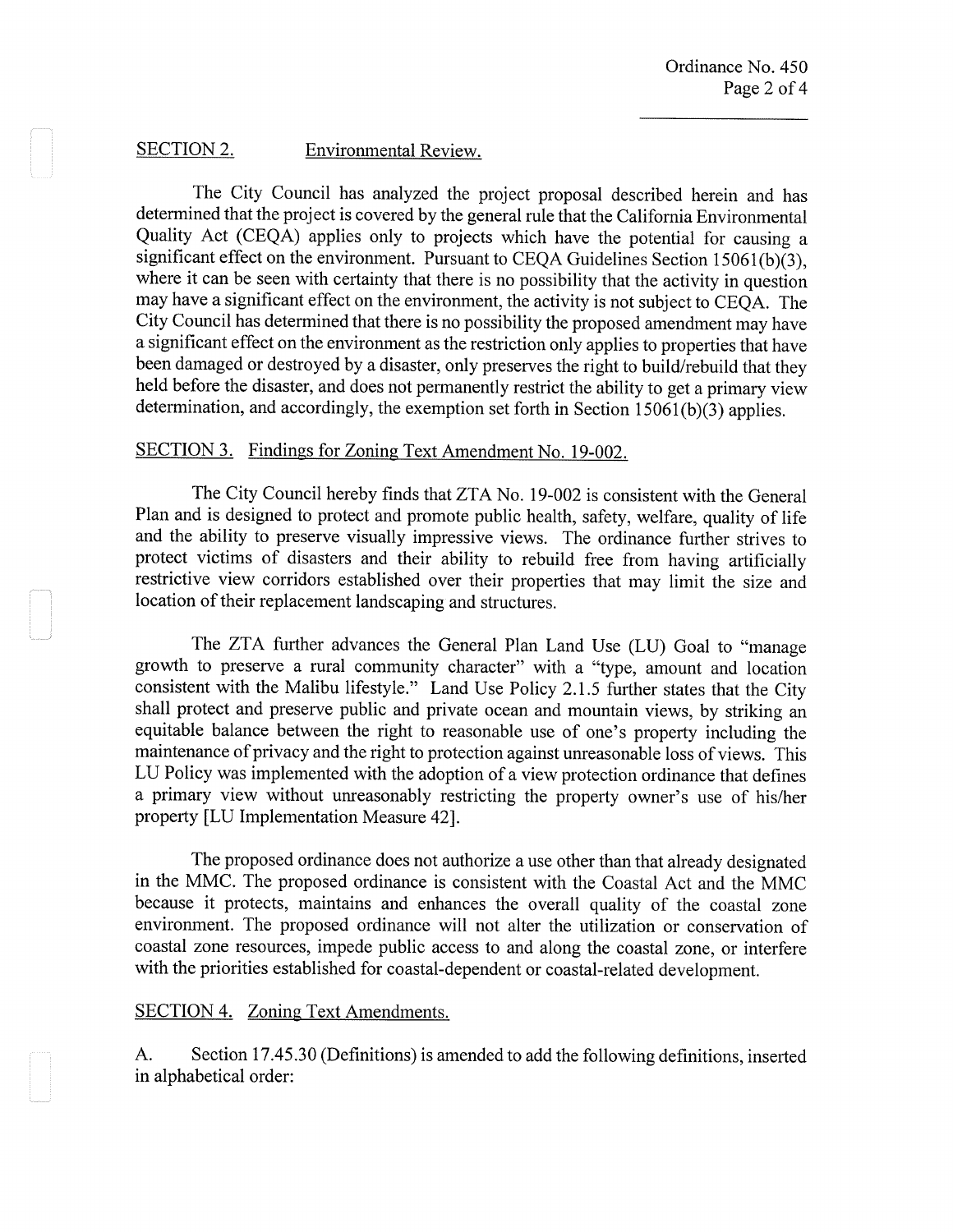"Disaster" means a local emergency proclaimed by the City Manager that broadly affects view determinations.

"Replacement Structure" means any proposed structure sited in the same location and of the same relative size as a previously existing legal structure that was damaged or destroyed by a Disaster.

"Replacement Landscaping" means any proposed landscaping sited in the same location and of the same relative size at maturity as previously existing legal landscaping that was damaged or destroyed by a Disaster.

"Disaster Areas" means the area within <sup>a</sup> 1,000-foot radius of a property that was damaged or destroyed by a Disaster, as determined by the Planning Director.

B. Section 17.45.150 of the Malibu Municipal Code is added to read as follows:

17.45.150. Primary View Determination Prohibition in Disaster Areas.

- A. Purpose. The purpose of the ordinance is to protect victims of Disasters from having primary view corridors established over their properties that would unfairly limit the size and/or location of future Replacement Structures or Replacement Landscaping damaged or destroyed by a Disaster.
- B. Prohibition. All properties within a Disaster Area are temporarily prohibited from obtaining a new or updated primary view determination unless (1) the request was submitted prior to February 1, 2019, or (2) the primary view determination would not impose any limitation on Replacement Landscaping or Replacement Structures.
- C. Expiration of Prohibition. A temporary prohibition imposed by Section 17.45.150(B) shall expire: (1) for Primary View Determinations that would limit Replacement Structures, four years from the date of the Disaster that created the Disaster Area at issue and (2) for Primary View Determinations that would limit Replacement Landscaping, ten years from the date of the Disaster that created the Disaster Area at issue which can be extended up to five years if the Planning Director determines it is necessary for Replacement Landscaping to fully regrow.

SECTION 5. Certification.

The City Clerk shall certify the adoption of this Ordinance.

PASSED, APPROVED AND ADOPTED this 9<sup>th</sup> day of September 2019.

fferser Wogner

JEFFERSON WAGNER, Mayor